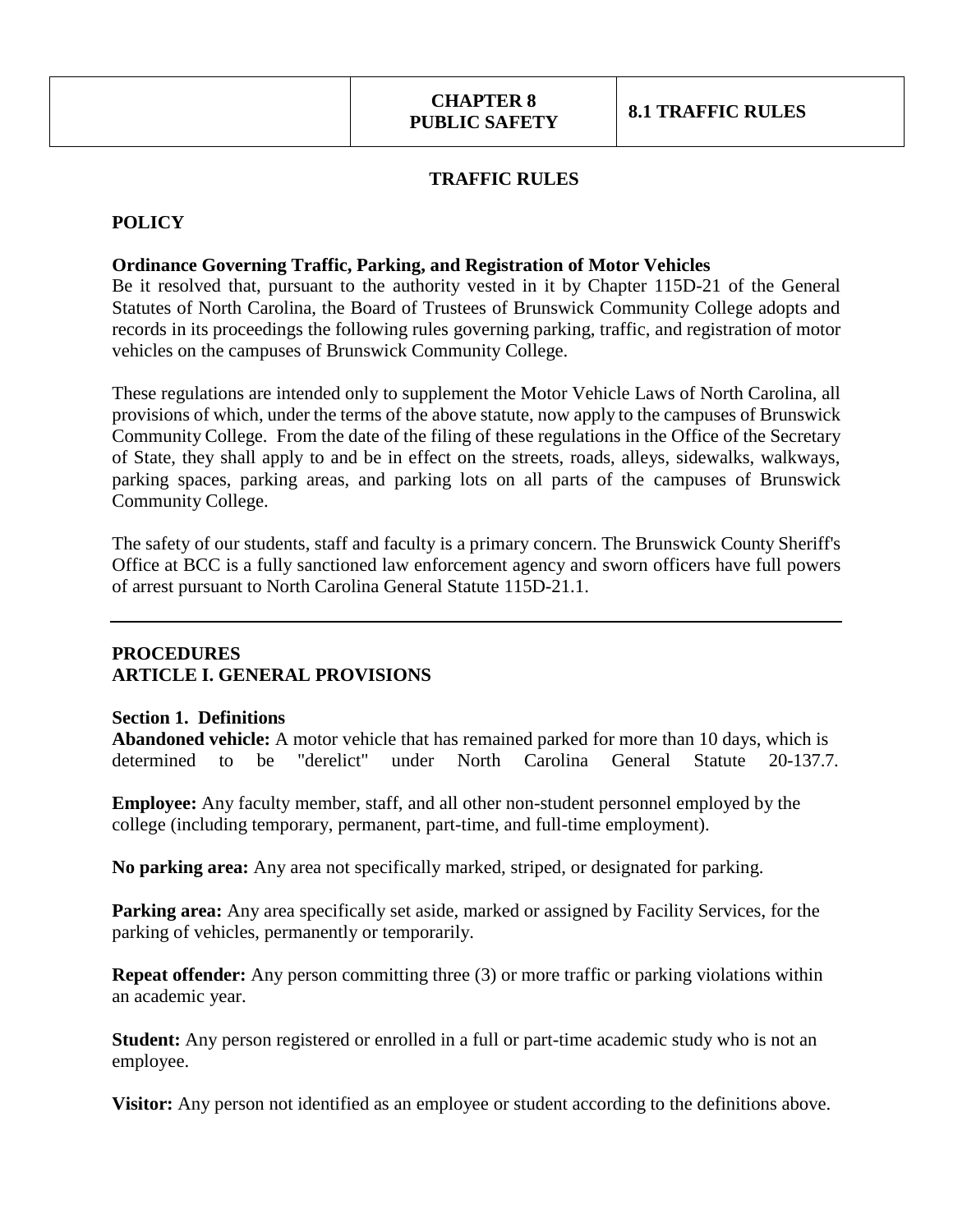### **Section 2. Authority**

As approved by North Carolina General Statutes, Chapter 115D-21, the Board of Trustees of Brunswick Community College through their designee, the Brunswick County Sheriff's Office at BCC, shall be responsible for the registration, flow, and parking of vehicles on property, owned or leased in whole or in part by the State of North Carolina, and under control of the Board of Trustees of Brunswick Community College. The provisions of the regulations shall apply to the operators of all vehicles operated on any Brunswick Community College campuses and shall be in effect 24 hours a day, except as herein provided.

**Liability:** Brunswick Community College assumes no liability or responsibility for damage to or theft of personal property of any vehicle parked, or in operation, on the properties leased by or under the control of the Board of Trustees of the College.

### **Section 3. Violation of Ordinance**

In addition to the criminal penalties set out by the North Carolina General Statutes, any person violating this or any regulation issued hereunder is subject to a civil penalty as set forth in this Ordinance.

**Rules of Evidence:** When a vehicle is found to be in violation of this Ordinance, it shall be considered prima facie evidence that the vehicle was parked:

- by the person holding the College parking permit for that vehicle, or
- by the person on file as owner of said vehicle with the North Carolina Division of Motor Vehicles or corresponding agency of another state

# **ARTICLE II. VEHICLE REGISTRATION AND PARKING PERMITS**

#### **Section 1. Permit Eligibility**

**General Provision:** All faculty, staff, and students in good standing with the college are eligible for and may obtain a parking permit. Motor vehicles parked on campus by students, faculty, or staff must be registered with the college and must display a valid, official Brunswick Community College vehicle parking permit.

#### **Parking permits become invalid under the following conditions:**

- Ownership of the vehicle is transferred to another person or entity.
- The permit holders association with the college ends.
- The permit holder is issued another permit relating to the same vehicle.
- The permit holder's parking privileges are forfeited as a result of disciplinary sanctions.
- The permit holder commits three (3) or more traffic or parking violations in an academic year.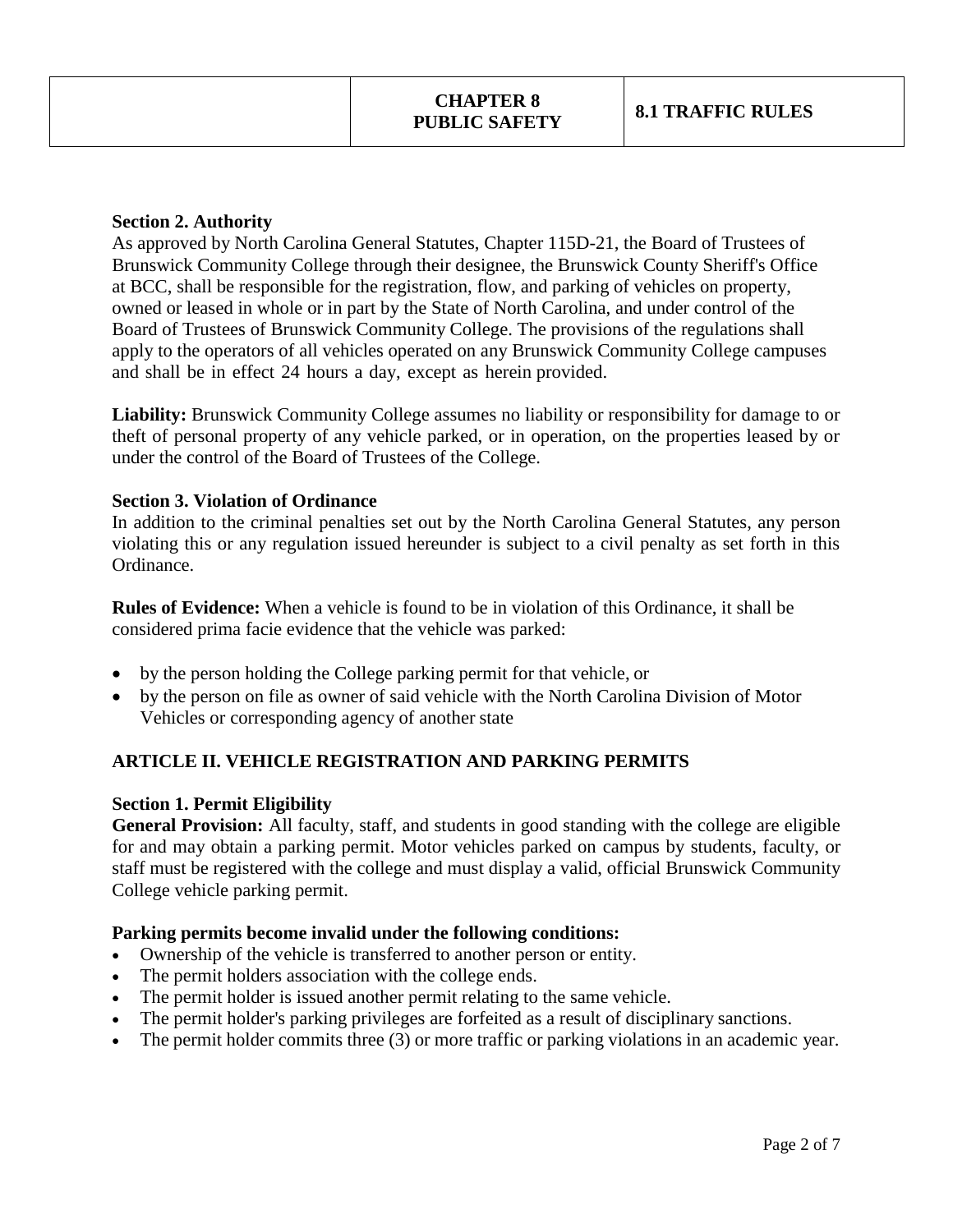### **Section 2. Registration of Motor Vehicles**

**Faculty/Staff vehicles** must be registered through the Human Resources Office at BCC. There is no cost to employees for vehicle registration and no limit on the number of vehicles that can be registered.

**Faculty/Staff parking permits** are for the exclusive use of employees and do not entitle friends or relatives of employees to park in staff spaces, even with the permit. Faculty/Staff parking permits need not be renewed unless worn or illegible.

**Student vehicles** must be registered as part of the college registration process. Vehicles brought onto campus after the college registration period has ended must be registered promptly.

Registered students are **NOT** considered as visitors at any time. Students using alternate vehicles that are not registered with the college are to park in the student parking area and not in visitor areas.

Faculty, staff, and students who have been issued a vehicle registration permit are responsible for parking violations involving the vehicle for which that permit has been issued.

Parking permits must be properly displayed on the vehicles for which they have been issued. Permits should be affixed to the Rear Window Glass, passenger side lower right hand corner.

Parking on campus is often limited and there is strict enforcement of traffic rules and regulations.

## **ARTICLE III. PARKING AND TRAFFIC RULES AND REGULATIONS**

#### **Section 1. General Provision**

Faculty, staff, and students are subject to discipline in accordance with the provisions of this Ordinance and Brunswick Community College policy and procedure.

#### **Section 2. Rules and Regulations**

- No vehicle shall be driven in a careless or reckless manner or in a direction opposite to that indicated by appropriate signs or markings on roadways that are designated as one-way streets.
- Brunswick Community College campuses shall be deemed business districts, with a speed limit of 25 miles per hour.
- All vehicles must be properly parked in an approved marked parking space.
- Pursuant to North Carolina General Statute 20-37.5 vehicles parking in a designated handicapped parking space must display a valid handicapped placard or distinguishable license plate issued to the operator or passenger.
- Parking is prohibited on sidewalks or walkways, along the main driveway entering the college, in the driving lanes of parking areas, in loading or unloading areas, in fire lanes, on grass or landscaped areas, and in approaches or other portions of parking areas that are not clearly marked for parking.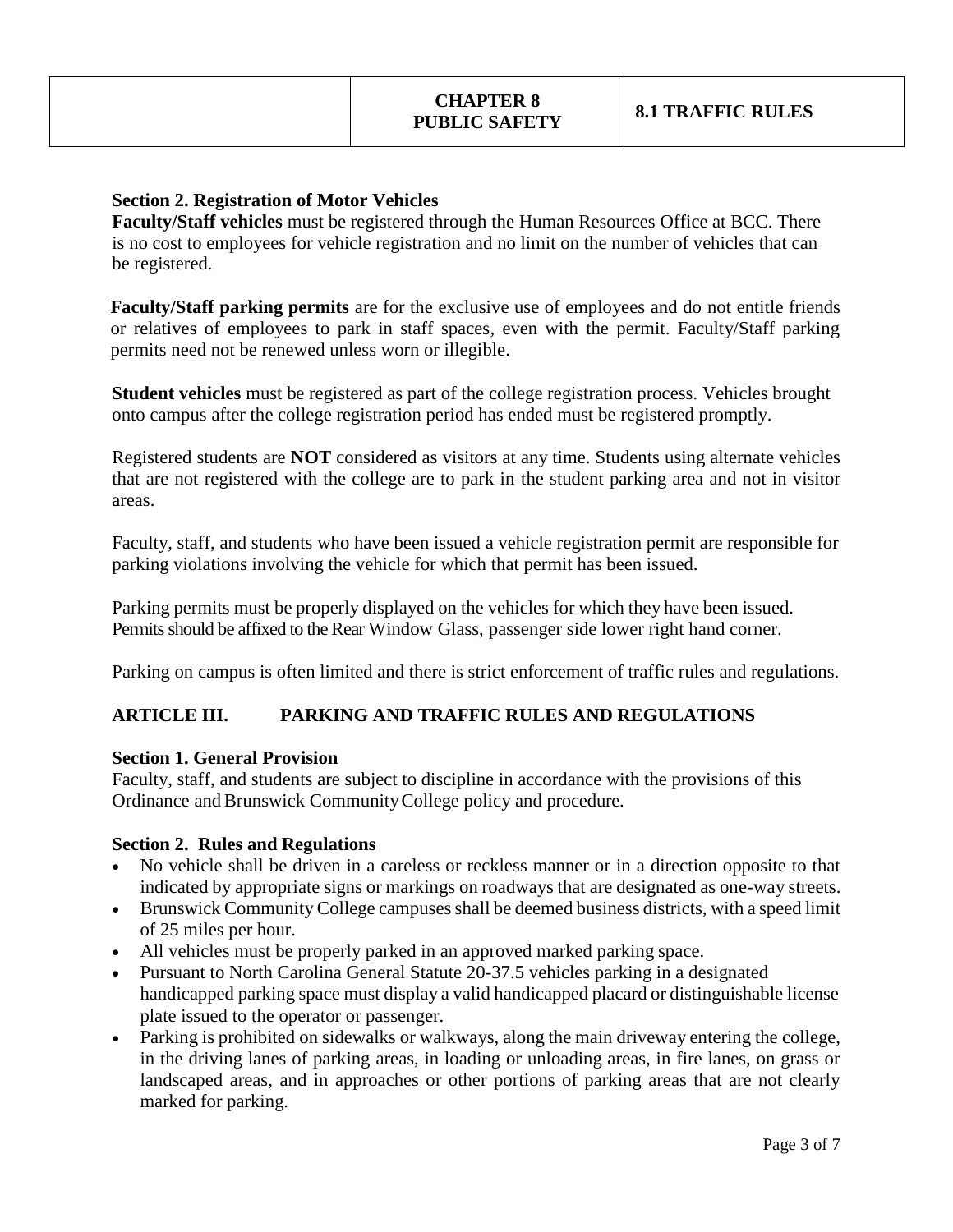- No faculty, staff or student's vehicle may be parked in spaces specifically reserved for designated persons or functions.
- Agents authorized by Brunswick CommunityCollege administration have authority to remove to a place of storage, at the vehicle owner's expense, any vehicle illegally stopped, parked, or abandoned.
- All traffic signs and regulations on Brunswick Community College property are to be obeyed at all times. These regulations are strictly enforced, and fines are assessed to those in violation.
- Towing may be utilized to enforce these regulations.
- There is no overnight parking except as may be required for out-of-town sports team events or employees away on training. Athletes must park in the lot behind OWA.
- There is no overnight parking of RV's or trailers unless they have prior approval from the Brunswick County Sheriff's Office at BCC and the person or Vice President in charge of the building where the RV or trailer will be parked (All vehicles left overnight must be registered with the Brunswick County Sheriff's Office at BCC.)

#### **Section 3. Enforcement**

The College shall reserve the right to revoke any parking privileges and to remove a repeat offender's valid parking permit for flagrant violation of the Traffic Rules and Regulations, including failure to pay fines.

#### **Fines**

The Accounting Office is hereby authorized to collect a \$25.00 fine for any of the following violations:

- driving in a hazardous, careless, reckless manner and/or speeding
- driving the wrong way in drive lanes
- revving engines/loud exhaust
- failure to display a current parking decal
- failure to register a vehicle
- failure to heed a stop or a yield sign
- parking in a manner that creates a hazard
- parking in more than one parking space
- parking in a non-parking space
- parking in an unauthorized/handicap space
- parking incorrectly in a space

#### **Towing**

The Brunswick County Sheriff's Office at BCC is hereby authorized to have towed (or other lawful means of enforcement) any vehicle in violation of rules and regulations, as follows:

- unauthorized parking in a handicap space
- unauthorized parking in a reserved space
- parking in area not designated for parking
- repeated violations of the parking rules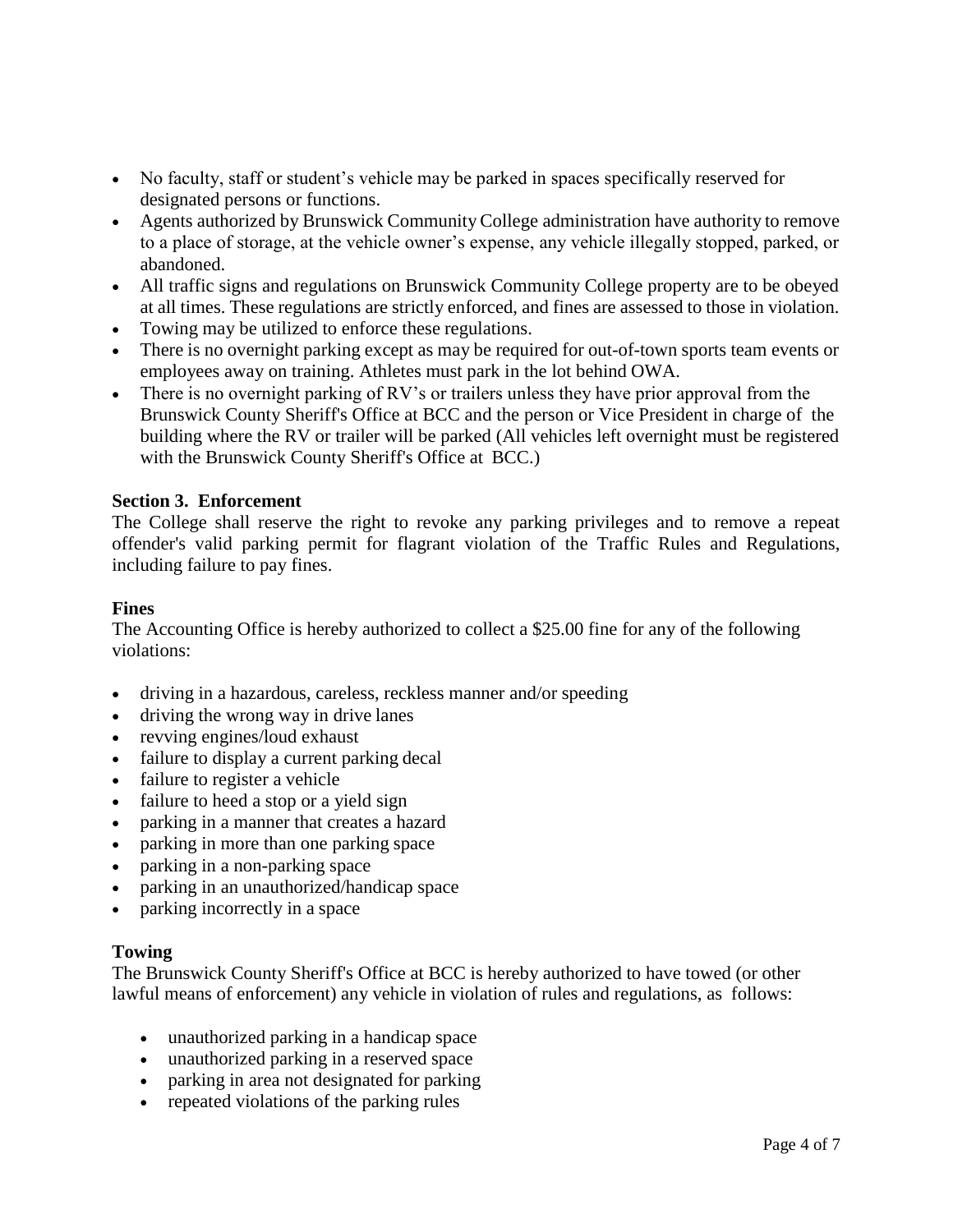- parking in a manner that creates a hazard
- abandoned vehicles

In addition to any fine assessed for a violation of this Ordinance, the owner of a vehicle that is towed from the college is responsible for payment of any towing and/or storage fee charged for such towing.

### **Notice of North Carolina State Law Concerning Towed Vehicles**

Brunswick Community College provides a petition/appeal procedure for towing and parking violations.

Additionally, North Carolina G.S. 20-219.11 provides the following:

Whenever a vehicle with a valid registration plate or registration is towed as provided in G.S. 20- 219.10, the authorizing person shall immediately notify the last known registered owner of the vehicle the following:

- a description of the vehicle;
- the place where the vehicle is stored;
- the violation with which the owner is charged, if any;
- the procedure the owner must follow to have the vehicle returned to him; and
- the procedure the owner must follow to request a probable cause hearing on the towing.

The owner or any other person entitled to claim possession of the vehicle may request in writing a hearing to determine if probable cause existed for the towing. The request shall be filed with the magistrate in the county where the vehicle was towed. The magistrate shall set the hearing within 72 hours of his receiving the request.

The only issue at this hearing is whether or not probable cause existed for the towing. If the magistrate finds that probable cause did exist, the tower's lien continues. If the magistrate finds that probable cause did not exist, the tower's lien is extinguished. Any aggrieved party may appeal the magistrate's decision to district court.

For a more complete explanation of the above procedure, refer to North Carolina General Statutes, Chapter 20-219.11.

#### **Section 4. Suspension of Parking Privileges**

The Brunswick County Sheriff's Office at BCC along with the Vice President of Student Affairs (if a student) or the employee's Vice President, in addition to any other penalty, may suspend for up to one year the parking privileges of any individual found to be a repeat offender in flagrant violation of this Ordinance.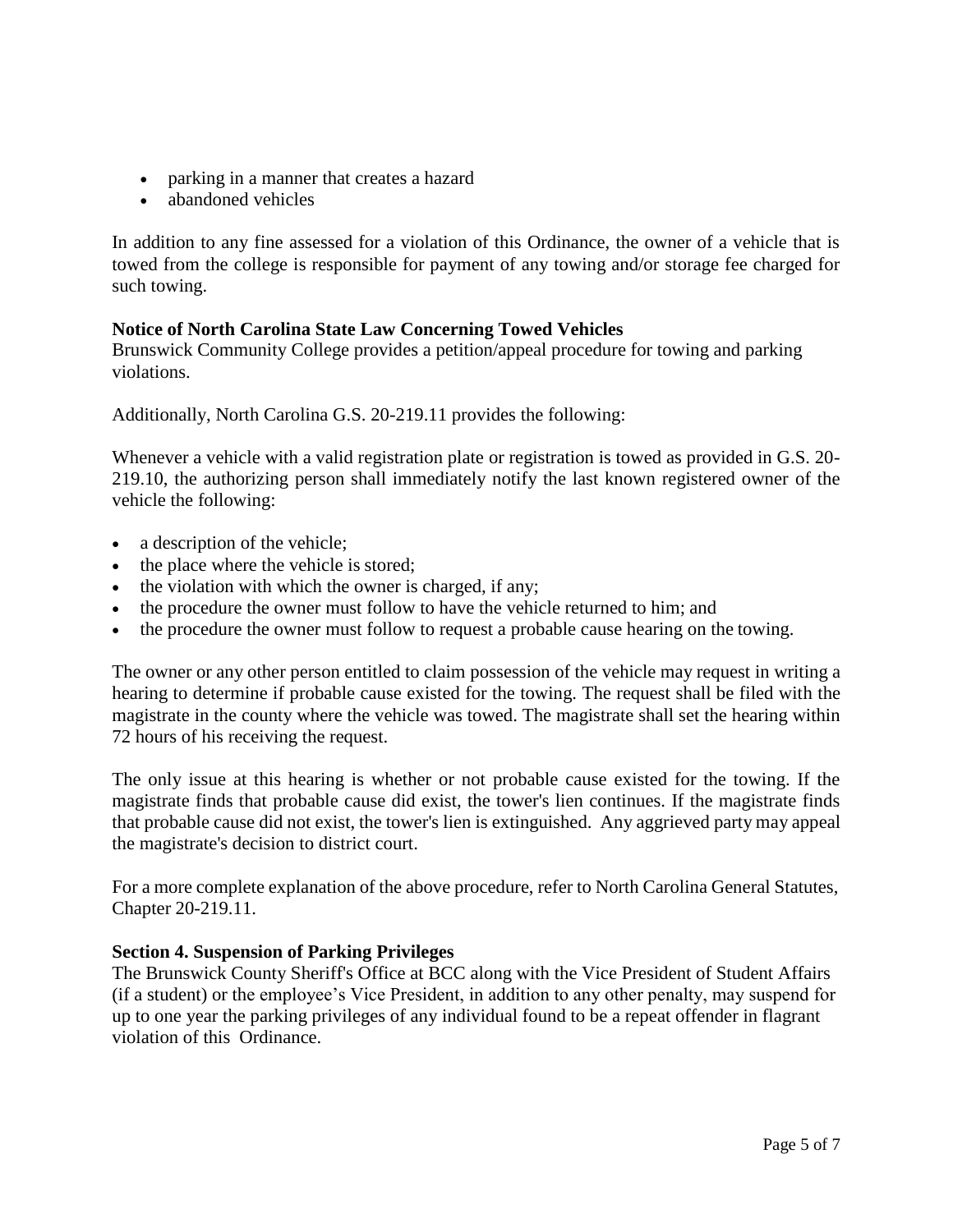### **Section 5. Failure to Settle Fines, Fees, and Charges**

Failure to settle outstanding traffic and parking fines, fees, and charges within 10 days after issuance of a citation may result in the collection of fees in the following manner.

- Penalties owed by faculty members and other employees of the college may be deducted from payroll checks.
- Penalties owed by students will be forwarded to the Business Office and a hold will be placed on the student's record until the penalties are paid.

#### **Section 6. Petition/Appeal Procedure**

Individuals issued a parking or traffic citation may appeal by returning a Traffic Violation Appeal form to the Traffic Appeals Review Board within seven (7) business days, excluding official college holidays, of the date of the citation. The right to appeal a citation is waived upon expiration of the seven (7) day period; no untimely appeals will be accepted for review.

Appeal forms are available in Student Services.

The appeal may be filed by fax, mail or in person. In all cases, the appeal must be received by the Student Services Department within seven (7) business days from the date the ticket was issued. The following information must be included with the appeal regardless of the method of submittal. Incomplete or illegible appeals cannot be processed, and the fine will remain as assessed.

- the original citation if submitting in person or by mail
- a copy of the citation if filing by fax
- name
- current address
- vehicle license plate number and state
- parking permit number

Unless otherwise specified in this section, the appeal and all arguments in support of the appeal must be submitted in writing. The Traffic Appeals Review Board Administrator shall review all appeals submitted by students. Additional appeals by employees will be heard by the Director of Human Resources, who will consider the written statement of the appellant and relevant documents submitted by the Brunswick County Sheriff's Office at BCC and respond by mail to the address provided on the appeal form.

#### **Appeal Hearings**

Individuals whose driving or parking privileges are suspended or revoked or whose vehicle is towed will be allowed to appear before the Traffic Appeals Review Board and provide relevant information in addition to the information provided in writing. A written request for an appeals hearing must be submitted directly to the Vice President of Student Affairs and received within 14 business days of the date of the decision giving rise to the appeal. The individual will be notified in writing of the hearing date, time, and location. Each person is permitted one continuance of the hearing if he/she is unable to attend on a specified date.